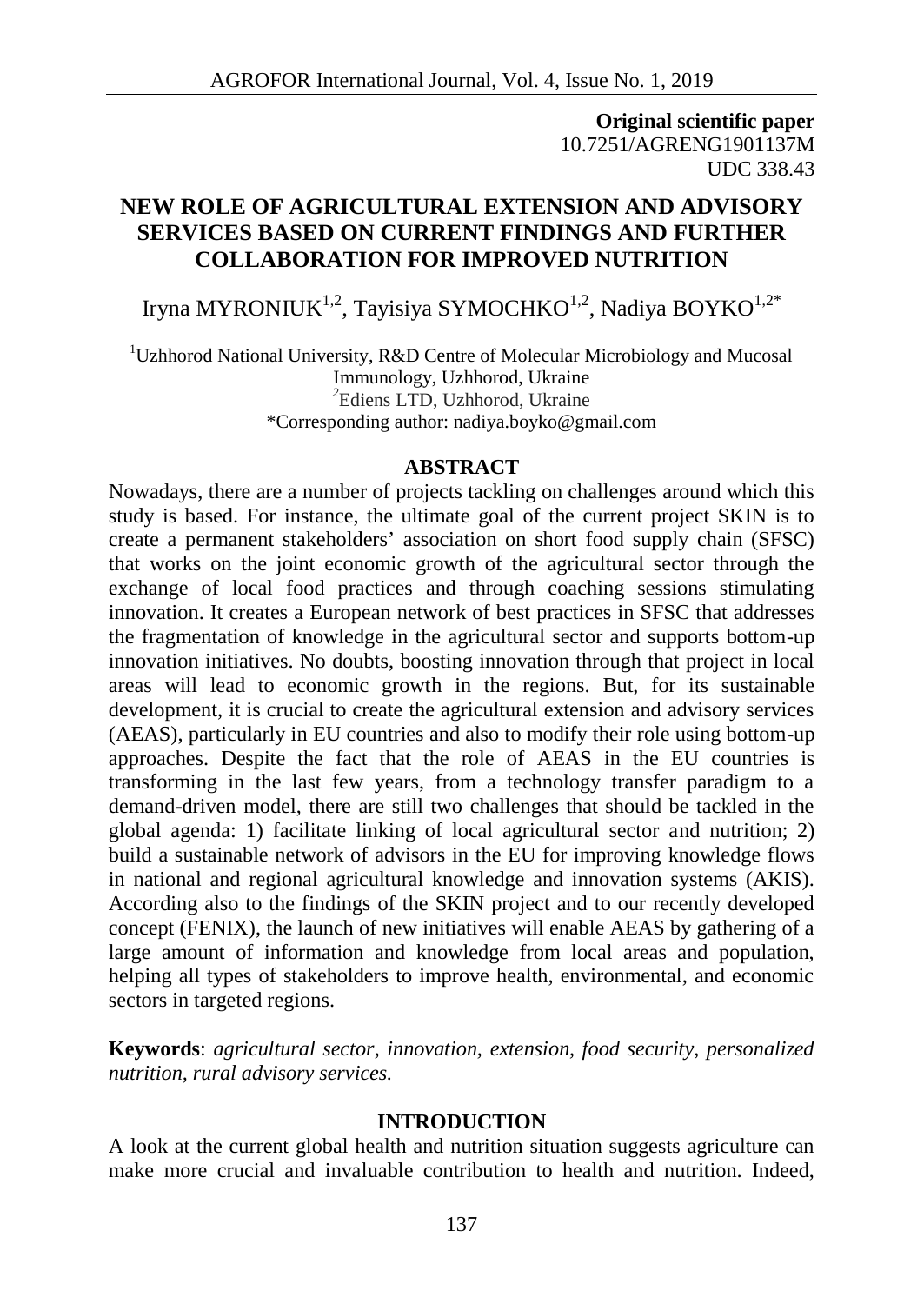leveraging agriculture for health and nutrition has the potential to speed progress toward meeting all of the Millennium Development Goals (Fan *et al*., 2012).

Agricultural development is the only tool to end extreme poverty, boost shared prosperity and feed a projected 9.7 billion people by 2050. The leading cause of death worldwide is associated with poor nutrition. Approximately three billion people are either not eating enough or eating the wrong types of food, resulting in illnesses and health crises. A 2017 report found that 2.1 billion people were overweight and obese, and 62% of them originated from / were living in developing countries (FAO, 2017).

According to the World Health Organization (WHO, 2015) chronic diseases are the second leading cause of death in the world, now especially increased in developing countries (around 80%) and first of all it is various cardiovascular disorders (17 million deaths in 2002), followed by cancer (7 million deaths), chronic lung diseases (4 million), and diabetes mellitus (almost 1 million).

The global prevalence of leading chronic diseases is projected to increase substantially over the next two decades. For example, the number of individuals with diabetes is estimated to rise from 171 million (2.8% of the world's population) in 2000 to 366 million (6.5%) in 2030, 298 million of whom will live in developing countries (Wild *et al.*, 2004). A related problem is the rising number of people who are overweight or obese. One of the leading risk factors for chronic diseases is inappropriate nutrition.

The extent and rapidity of the rise of diet-related chronic diseases led WHO to call for action in its Global Strategy on Diet, Physical Activity and Health (WHO, 2004). The Strategy recognizes agriculture as a key distal determinant, stating that *"National food and agricultural policies should be consistent with the protection and promotion of public health. Governments should be encouraged to examine food and agricultural policies for potential health effects on the food supply. Agricultural policy and production often have a great effect on national diets. Governments can influence agricultural production through many policy measures. As an emphasis on health increases and consumption patterns change, Member States need to take healthy nutrition into account in their agricultural policies"* (WHO, 2004). A growing number of governments, donor agencies, and development organizations are committed to supporting nutrition-sensitive agriculture (NSA) to achieve their development goals.

Demand for empirical evidence of "what works" for nutrition through agriculture has arguably never been higher. In the past few years, there has been a proliferation of interest in how to leverage agriculture to maximize its impacts on nutrition (Webb and Kennedy, 2014). The belief that *"agriculture contributes not just to food production, but also to human nutrition and health"* (Global food policy report, 2011) is widely held, and it underpins ongoing efforts globally to *"make agricultural policies and programs nutrition-sensitive"* (Bill & Melinda Gates Foundation, 2012).

While consensus exists on pathways through which agriculture may influence nutrition-related outcomes, empirical evidence on agriculture's contribution to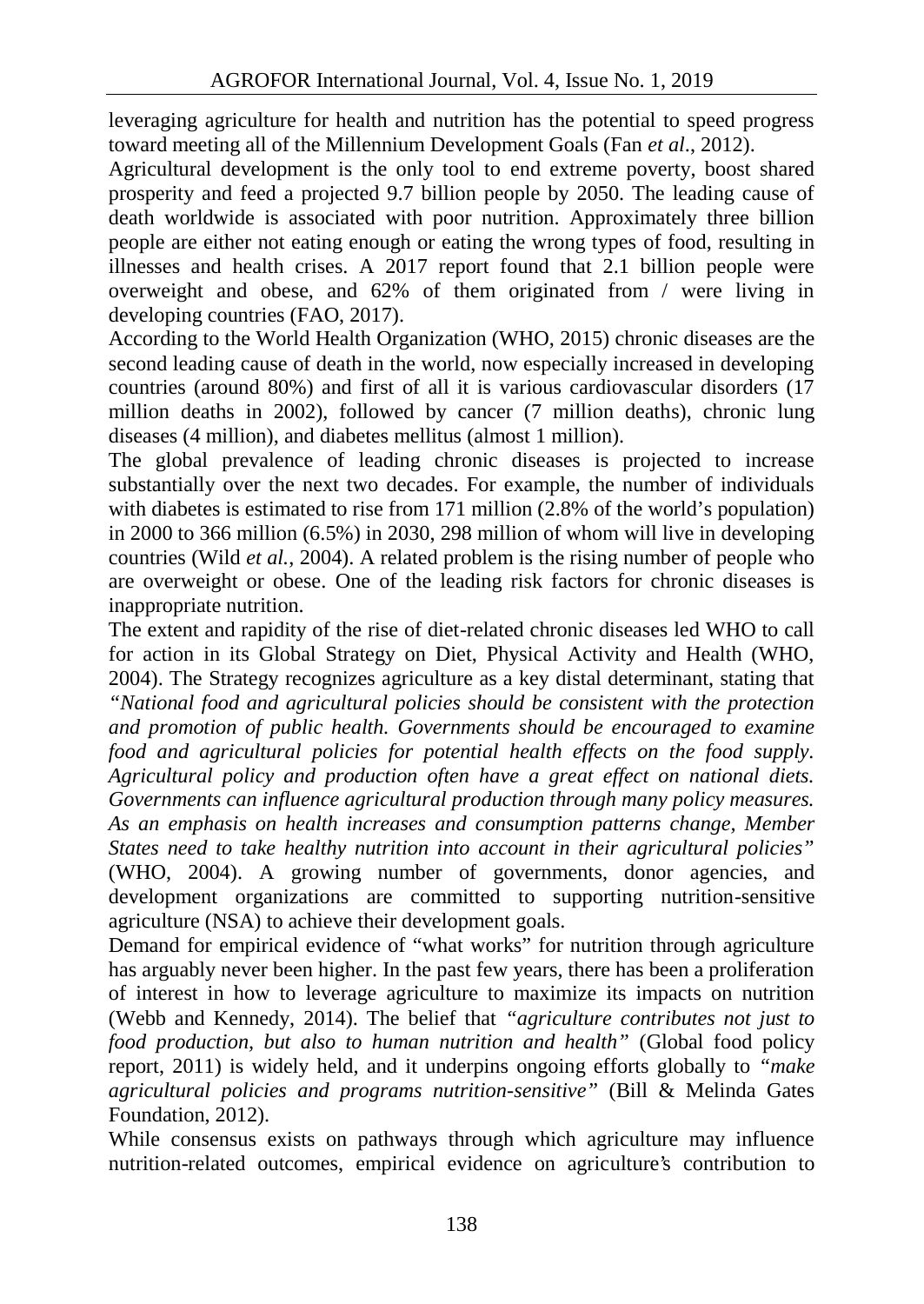nutrition and how it can be enhanced is still weak (Ruel *et al.,* 2018). Ruel and Alderman (2013) identified six pathways through which agricultural interventions can impact nutrition: (1) food access from own-production; (2) income from the sale of commodities produced; (3) food prices from changes in supply and demand; (4) women's social status and empowerment through increased access to and control over resources; (5) women's time through participation in agriculture, which can be either positive or negative for their own nutrition and that of their children; and (6) women's health and nutrition through engagement in agriculture, which also can have either positive or negative impacts, depending on exposure to toxic agents and the balance between energy intake and expenditure.

The question is: who will be the link between governmental, private, public, scientific, producers' sectors and the society as consumers? It should be the player, who came from the local environment with the passion and ability to play a key role in improving the future.

Agricultural extension and advisory services (AEAS) play an important role in agricultural development and can contribute to improving the welfare of farmers and other people living in rural areas. *"Rural advisory services, also called extension, are all the different activities that provide the information and services needed and demanded by farmers and other actors in rural settings to assist them in developing their own technical, organisational, and management skills and practices so as to improve their livelihoods and well-being."* (Christoplos, 2010). "Agricultural extension" describes the services that provide rural people with access to knowledge and information they need to increase productivity and sustainability of their production systems and improve their quality of life and livelihoods. It includes, but is not limited to, the transfer of knowledge generated by agricultural research. It has helped countries move towards meeting food needs, conserving natural resources and developing human and social capital (NRI, 2011). Nowadays, the role of AEAS remains important and potential, but still has a weak influence on the local population. Also, its role should expand from being a transfer of knowledge that links with nutrition to a real link between above mentioned sectors, a mentor in the innovation.

The argument for it is showed up in the Global Forum for Rural Advisory Services as extension services enable farmers to take up innovations, improve production, and protect the environment. The extension shows positive effects on knowledge, adoption, and productivity. With studies showing very high (13–500%) rates of return to the extension, it is a cost-effective way to improve farmer productivity and income (GFRAS, 2012). AEAS imply more than just the transfer of technologies. In a broader sense, AEAS means the transfer of know-how and information, which will eventually enable the client/farmer to make his/her autonomous decision to change or modify the production and/or adopt innovations. The know-how in the meaning of not only technologies or marketing, but also innovative tools for maintaining/improving health conditions for preventing diseases.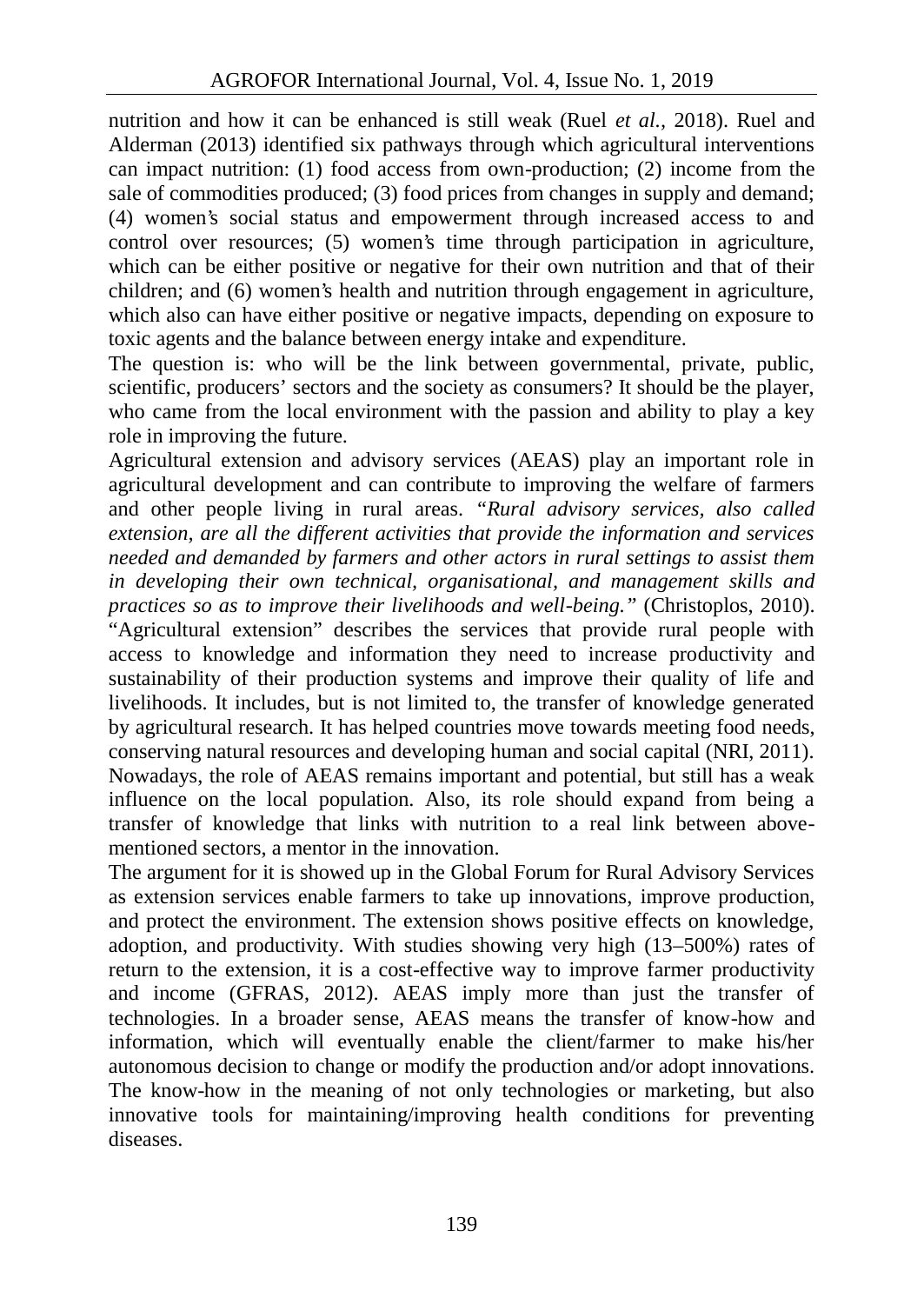The importance of agricultural extension and advisory services in relation to the fight against food insecurity and poverty in line with the aspirations of the Agenda 2030 for Sustainable Development cannot be over-emphasized. The same we can see in the politics of Horizon 2020 that provided over  $\epsilon$ 4 bn for agriculture and food research. Despite all efforts of the projects development and implementation, there are still two challenges: absence of uniting project that can tackle named challenges and the lack of consideration the local projects as the key players in the developing regions. As Fanzo (2015) stated - one of the major groups of AEAS providers are agricultural/rural development projects. The formal linkages between the three sectors of AEAS providers – public, private, projects – are emerging and still at an infant stage, but developing.

However, there is a lack of coordination, harmonization and quality assurance (standards). Therefore, there is a need for coordination and guidance to improve efficiency in service delivery. This will avoid duplication of efforts and most importantly cope with the new and dynamic demands of modern agriculture.

This paper aims to present innovative approach for creating new role of AEAS which is based on current findings of the ongoing project SKIN and further collaboration for improved nutrition through expertise described in our recent concept (FENIX). Building a sustainable network of new advisors will avoid duplication of efforts (all sectors remain fragmented) and most importantly cope with the new and dynamic demands of modern agriculture with the linkage with personalised nutrition.

## **MATERIALS AND METHODS**

The paper is based on a mixed methodology, which includes: 1) the systematic literature review covering the following databases: PubMed, Google Scholar, and IBSS for the period from 2012 to 2018; 2) the interviews with smallholder local farmers and traders in Ukraine (Transcarpathian region) and the Slovak Republic conducted during 2017-2018.

Data were collected by structured questionnaires from the 75 stakeholders in the following regions: Transcarpathian (Ukraine), Kosice, Malacky, Littoral, Zilina, Presov, Banska Bystrica, Trencin, Bratislava, Nitra, Trnava regions in the Slovak Republic. Findings of the ongoing project SKIN by an extended review of secondary data are also summarised here.

As background for the FENIX concept, the data from clinical trials, mathematical modelling, and IT-based approaches had been used.

# **RESULTS AND DISCUSSION**

To ensure sustainable agriculture as a basis for solving global problems, promoting strong economies (with the provision of jobs, budget revenues, and the reduction of migration flows), generating innovative ideas for development (e.g. circular bioeconomy), in line with environmental safety, enable improving and further maintaining human health, the extended role of the existing advice service is necessary. The adviser should be the player, who came from the targeted region. It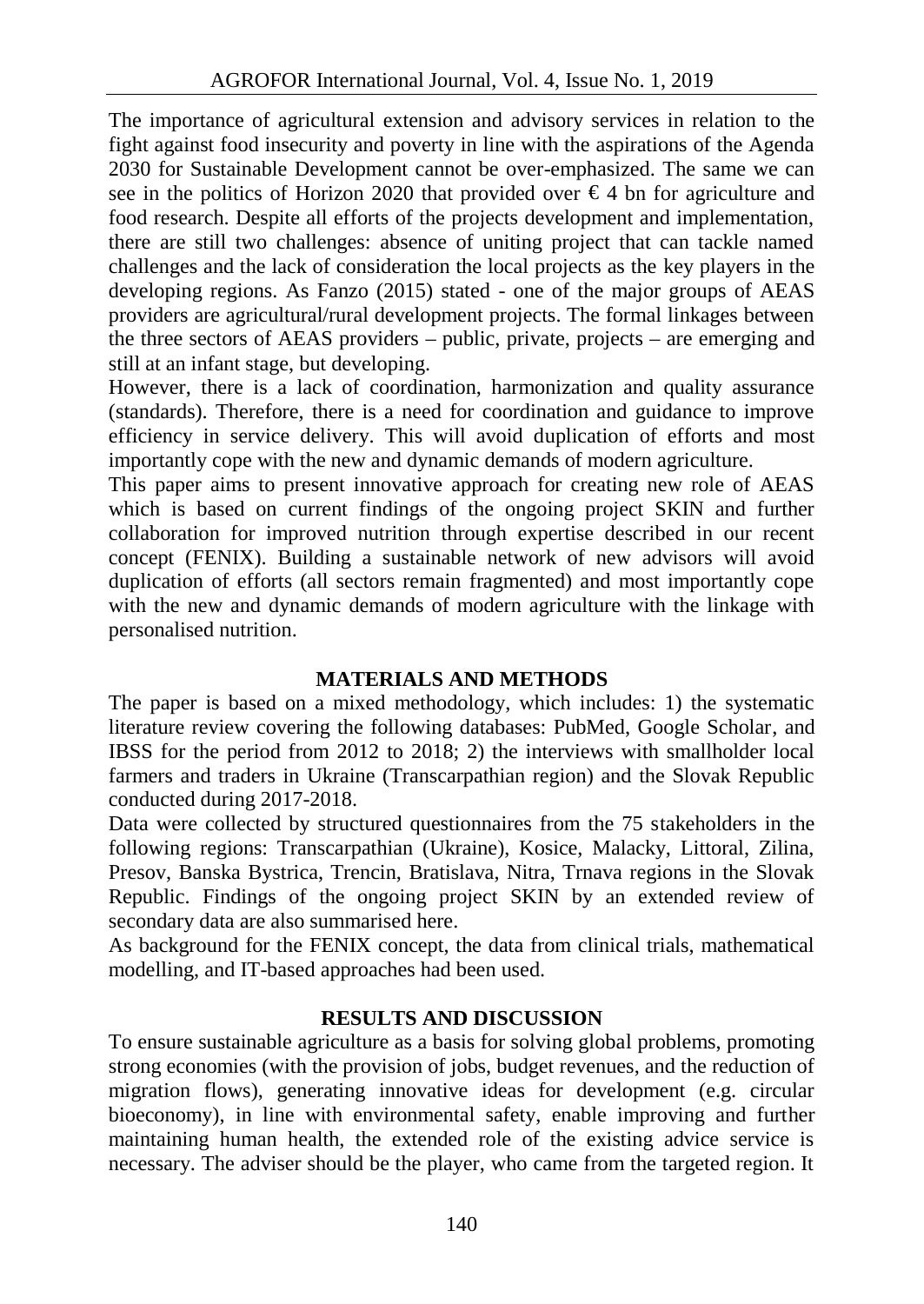has the following reasons: common language, being present (physically) in the region for not only giving consultation, but also being a mentor during the whole process of improving knowledge, business, etc. The time of chaotic presentation is gone. So, the new advisor should be trained by the other experienced advisors, and he/she has to come to the region and transfer/support farmers to increase the impact of face-to-face interaction.

New advisors should be as coordinators that will not only control the process of bottom-up innovation, but also be mentors within building linkages between AEAS providers (*figure 1*).



Figure 1. Linkages between AEAS providers

The advisor faces difficult tasks, that need to be solved due to his/her renewed role: • The public sector is not ready to share the "goods" of the country and allow common collaboration between projects activities and private sectors.

• The project sector, as donors have a weak influence on the private and public sector in the meaning of achieving a common goal. Lack of trust causes separate work and cannot lead to continuous progress and development of results of the projects.

• The private sector tries to monopolize its own business in one way, without consideration of possible growth within a collaboration between above-mentioned sectors.

Nevertheless, all begin in the individual level – changes and adapting of the know how causing a high level of insecurity at an individual and institutional level. This leads to the paradox situation: institutions (private/public sector), that have resources for implementing innovation don't want to do this (reasons: lack of trust, weak financial assessment); farmers, even they really want to adopt innovation – don't have knowledge and resources for it. With these challenges only advisors, as mentors and mediators can tackle providing knowledge to farmers, building a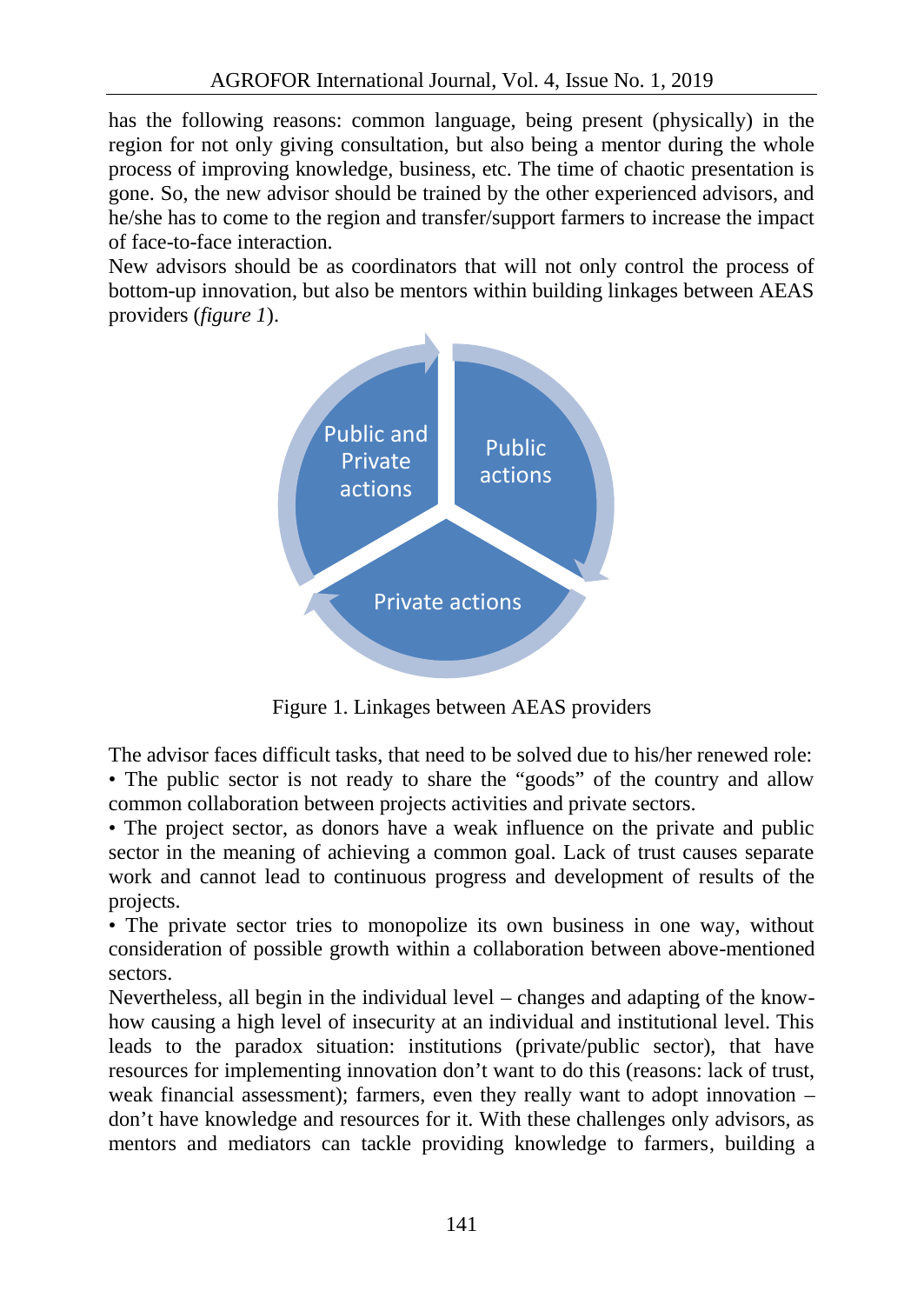trustful relationship, which will cause to accept innovation and promote economic growth.

Based on this study we have found that there are a lot of open questions on how to improve AEAS within new knowledge, what is the precise working approach that will link nutrition and agriculture particularly, and how to tackle the challenges that faced society of  $21<sup>st</sup>$  century generally. Key opportunities for integration efforts in order to renew the role of AEAS are engaging communities, creating a demand for nutrition, and the use of innovative communications. But how and what knowledge should it be?

To answer the first part of the question, we propose to use the findings of the above-mentioned project SKIN. It is an ambitious initiative of 20 partners in 14 countries in the area of Short Food Supply Chains (SFSCs). It intends to systematise and bring knowledge to practitioners, promote collaboration within demand-driven innovation logic and provide inputs to policymaking through links to The European Innovation Partnership on Agricultural Productivity & Sustainability (EIP-AGRI). SKIN will build and animate a community of about 500 stakeholders, with the strategic objective of setting up, at the conclusion of the project, a European association permanently working for the improvement of SFSCs efficiency and for the benefit of stakeholders and growth in the sector. The community will be built and animated around the identification of good practices in short supply chains across Europe. SKIN puts significant efforts in dissemination, to reach as many stakeholders as possible, and exploitation, to plan post projects developments in the form of a permanent association that would give continuity to the activities launched with the project (community expansion, circulation of good practices, promotion of research-based innovation and linkages with the EIP and policy-making instances). It's an absolutely direct answer to the wide range of the questions that remain open in the reviewed literature regarding how to engage the community and how to promote demand-driven innovation in agriculture and food production. SKIN will identify a vast population of 10,000 stakeholders in the sector, who will be informed, stimulated and targeted as potential new members of the Community.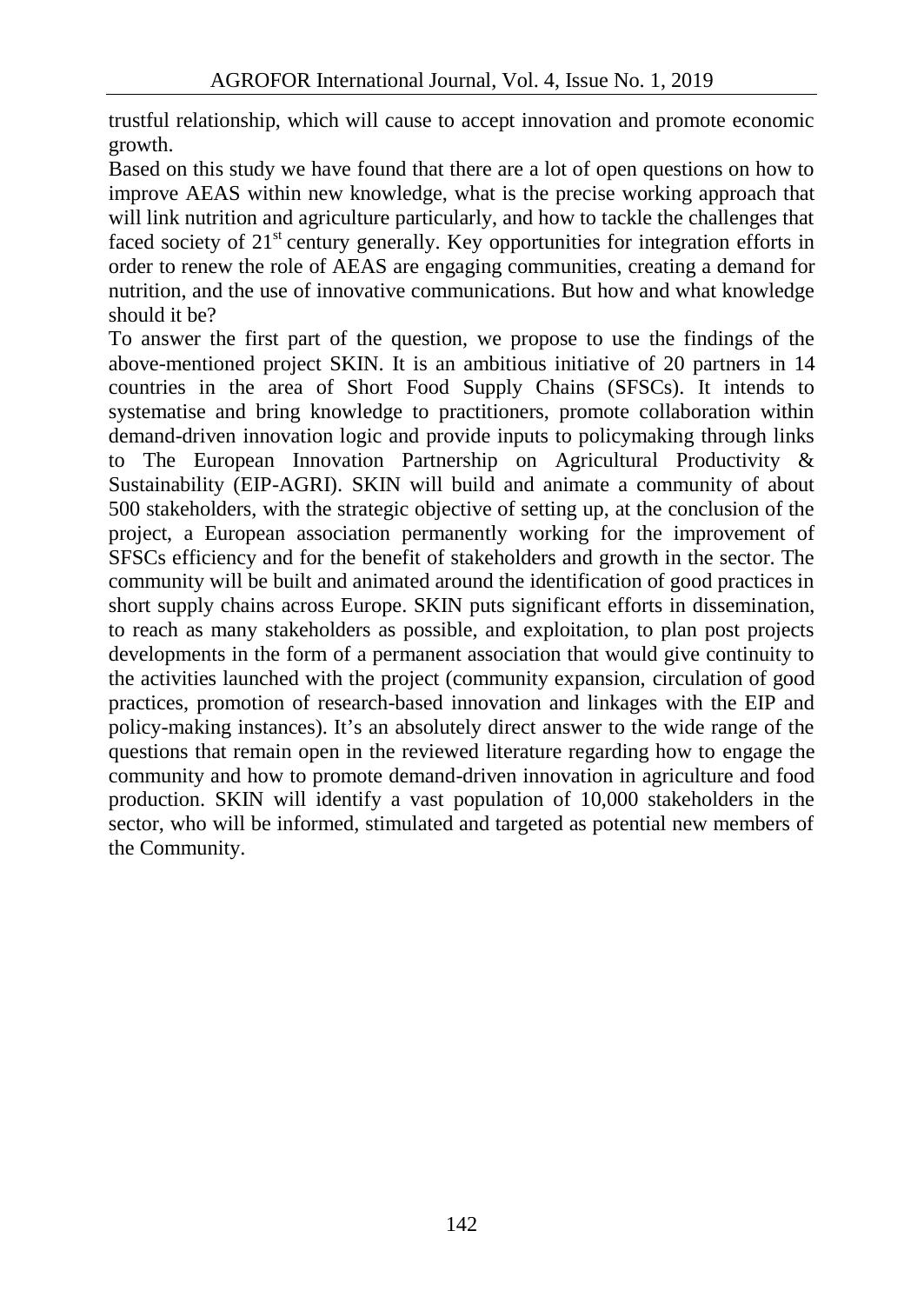

Figure 2: The SKIN Approach to Knowledge Exchange

Short food supply chains have economic, social and cultural benefits for farmers, consumers and rural areas in general. This sector increases the income of farmers and the consumption of fresh and relatively unprocessed food, brings consumers and farmers closer, engages public institutions in its promotion, helps to strengthen rural-urban linkages (particularly in the case of peri-urban agriculture) and contributes to sustainable development. The sector is growing across Europe to meet rising consumer demand. Thanks to the personal interview with the farmers, we can ensure engaging in further collaboration. We precisely know what are the problems that they face and we can ensure the demand in the innovation. Through the coaching session, the innovative projects calls will be developed to improve the situation. But from this point, two challenges remain: who will support the projects implementation and their continuation and will they be linked to the nutrition approach? The renewed AEAS can play the role of mentors in those projects. Nevertheless, they need to get knowledge about working and adapting to challenges of  $21<sup>st</sup>$  century approach regarding personalised nutrition. It's also answering the above-mentioned challenges regarding presented diet for prevention of diseases and maintaining health conditions. At that point we propose the expertise of the innovative idea described in FENIX, that was mentioned above. This idea was developed by core partners, who are all innovative SMEs in their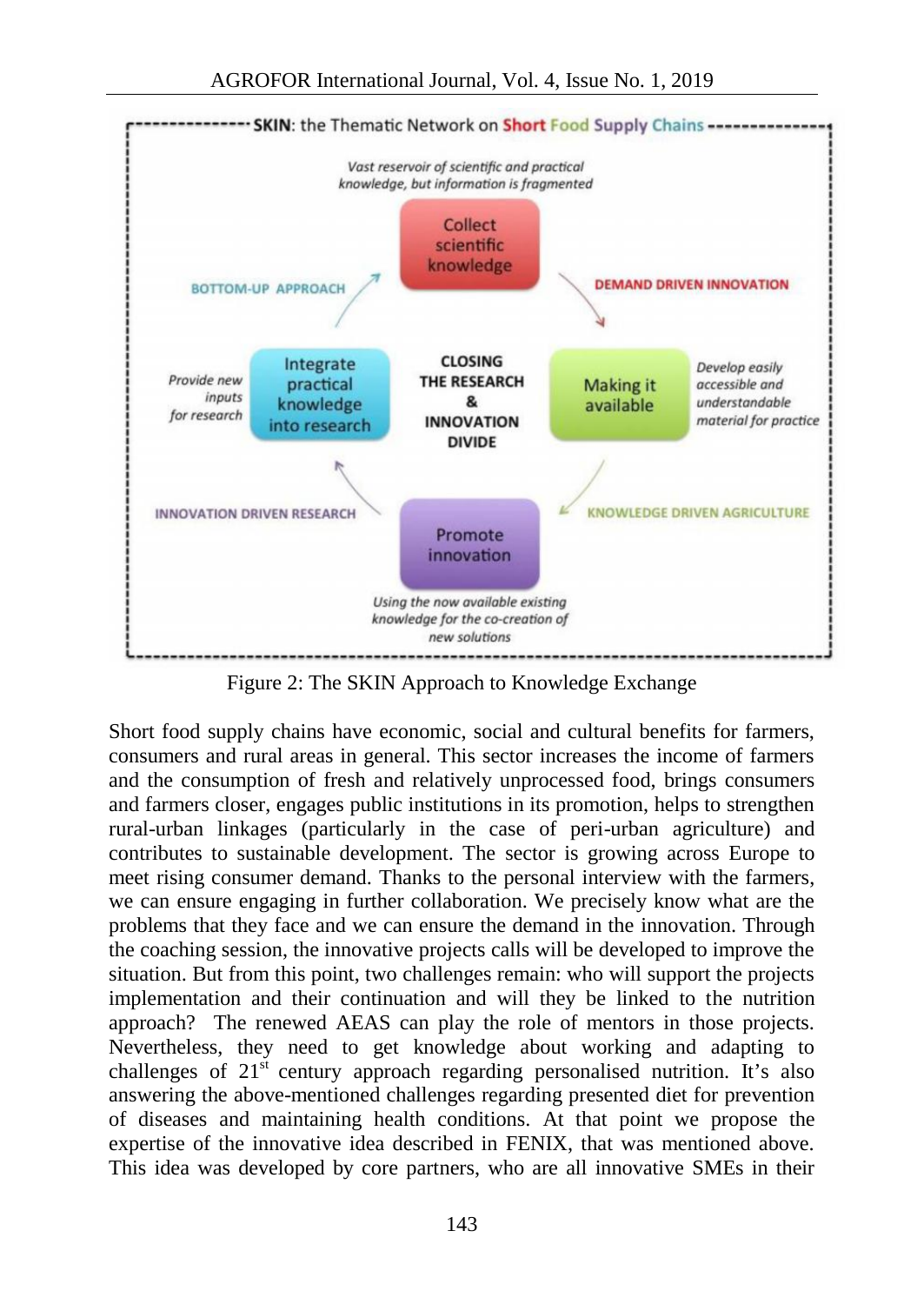particular expertise. FENIX proposes to exploit an easy-to-use coherent tool to make recommendations for personalized nutrition (PN) requirements that meet the precise needs of EU citizens. The beta version of it is already developed by Ediens LLC team. The tool proposed by Ediens is based on measurements and an innovative bioinformatics approach for interpretation of individual microbiome data with other relevant and crucial factors (evidence-based and correlated biomarkers, calculating age, gender and indicating personal health status, personal nutritional requirements, food composition data, lifestyle, cultural preferences, environment conditions) and also considers the available source and analytical characteristics of ethnic foods and innovative food processing approach of further individualisation proposed for local farmers and food producers. Ediens proposes to calculate this PN with consideration of the patented algorithm (correlated microbiome with biochemical / blood parameters – immune indices relevant to detection of inflammation biomarkers for early detected changes / shift between health / diseases condition / balance, to be really able to consider and to calculate all the other personal internal biological characteristic (genes, phenotypes, microbiome). Proposed IT tool / Algorithm / approach will take into account other crucial internal determinants – mental health, physical activity, stress, behaviour, food perception, culture habits, religion and food perception restriction, nutrition intuitive preferences and also all the sets of external factors: social (professional activity, social status) and economic factors (leaving allowance, budget). This will proceed via mathematical modelling PNA based on limited trial studies for adjusting in accordance to all data received.



Figure 3: FENIX vision and approach. On behalf of core partners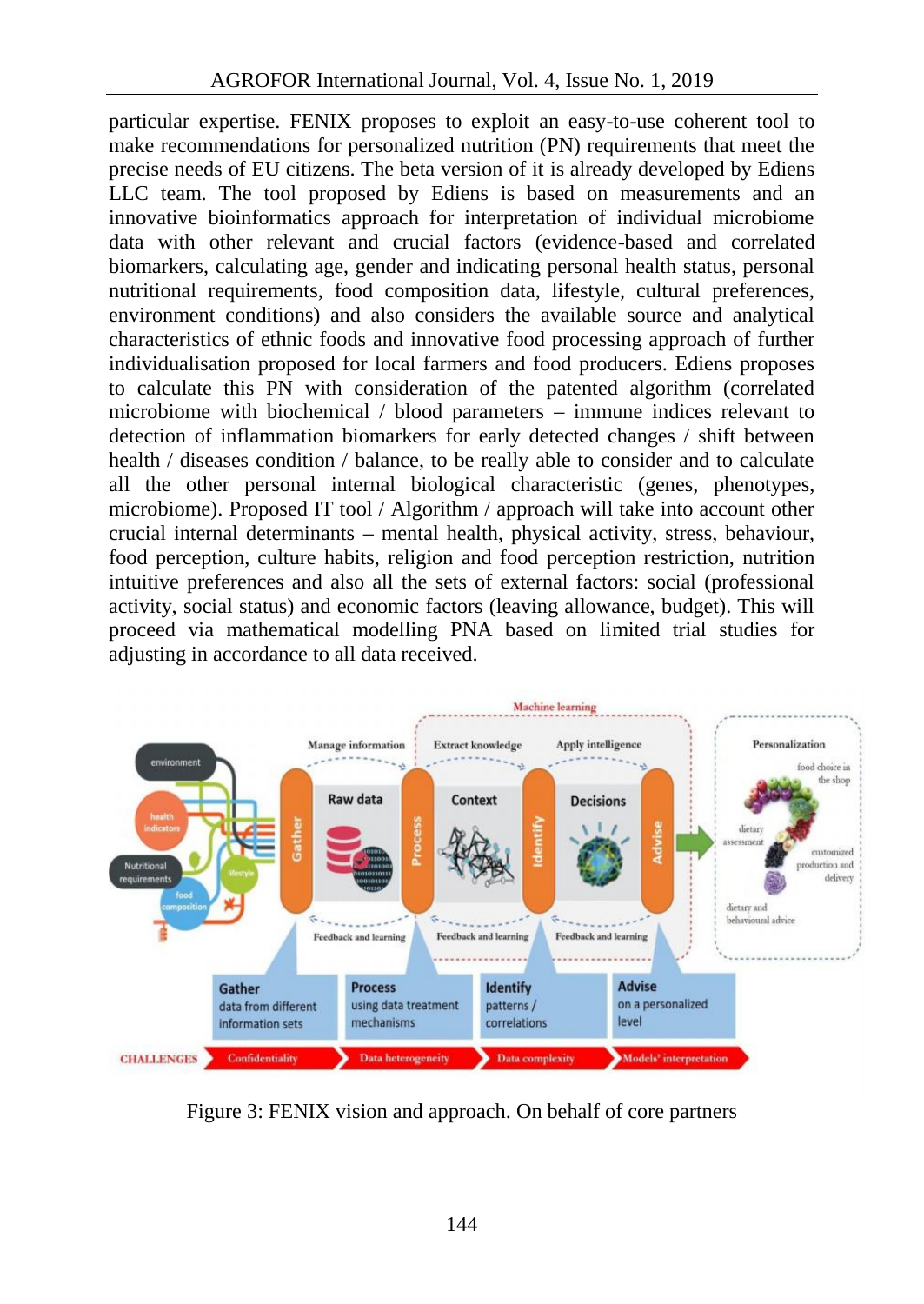### **CONCLUSION**

We need to consider the already done research, projects activity to further improving agriculture system. It will avoid duplication efforts and can gather all relevant stakeholders to achieve common, ultimate goal – to build sustainable health, productive, welfare society in a friendly environment. For that reason, we should use a bottom-up and demand-driven approach that will ensure trust, build community relationship, boost needed innovation, create new job places, decrease migration, to provide health conditions to the society, save the environment. In that case, we see that the new advisors can be a driver for those changes. The good practices collected by SKIN farmers, familiar for the local community, can help in it. The information on innovative personalised nutrition approach provided by Ediens and described in FENIX will ensure that local food can be a functional food for maintaining microbiome status particularly, and healthy condition in general.

### **ACKNOWLEDGEMENT**

"The result presented in this paper is part of the SKIN project (www.shortfoodchain.eu). This project has received funding from the European Union's Horizon 2020 Research and Innovation Programme under grant agreement N. 728055. FENIX, H2020 call DT-SFS-14-2018, introduces here on behalf of Consortium".

### **REFERENCES**

- Bill & Melinda Gates Foundation (2012). Optimizing nutrition outcomes from investments in agriculture. Available at: http://www.gatesfoundation.org/ agriculturaldevelopment/Pages/optimizing-nutritionoutcomes-from-investment agriculture.aspx. Accessed 8 December 2013.
- Christoplos I. (2010). Mobilising the Potential of Rural and Agricultural Extension. Potential of Rural and Agricultural Extension. Neuchatel Group, city of publication.
- International Food Policy Research Institute (2012). Global food policy report 2011. Washington, DC: IFPRI.
- Global Forum for Rural Advisory Services (GFRAS) (2012). Fact Sheet on Extension Services. Lindau, Switzerland Fact Sheet on Extension Services Position Paper: June 2012.
- Fan Sh., Pandya-Lorch R. Reshaping agriculture for nutrition and health (2012). Washington DC: International Food Policy Research Institute (IFPRI): 135– 144.
- Fanzo J., Marshall Q., Dobermann D., Wong J., Merchan R. I., Jaber M. I., Souza A., Verjee N., Davis K. (2015). Integration of Nutrition Into Extension and Advisory Services: A Synthesis of Experiences, Lessons, and Recommendations. NCBI, 36(2): 120-37.
- FAO (2017). The State of Food Security and Nutrition in the World 2017. Building resilience for peace and food security. FAO, Rome.